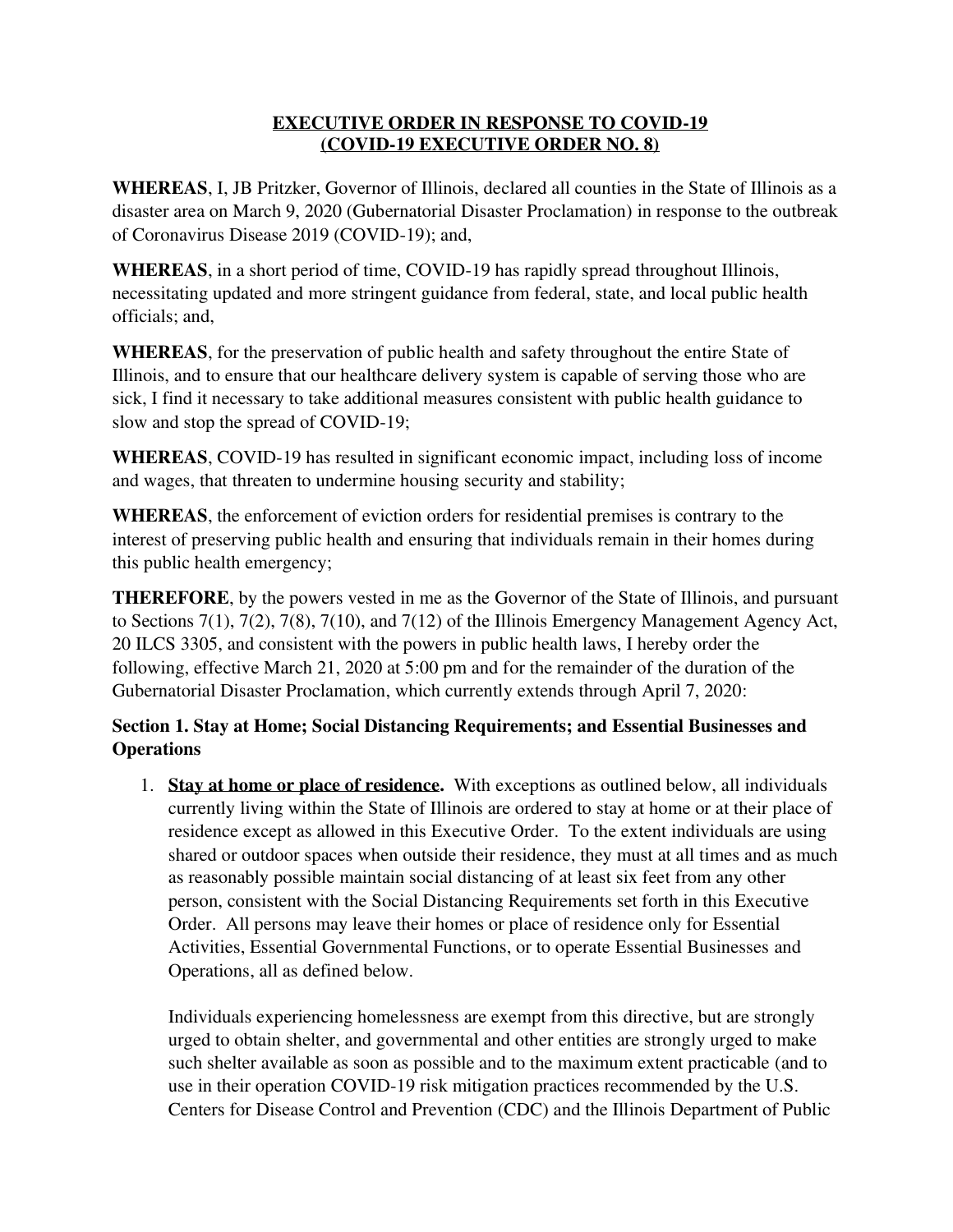Health (IDPH)). Individuals whose residences are unsafe or become unsafe, such as victims of domestic violence, are permitted and urged to leave their home and stay at a safe alternative location. For purposes of this Executive Order, homes or residences include hotels, motels, shared rental units, shelters, and similar facilities.

2. **Non-essential business and operations must cease.** All businesses and operations in the State, except Essential Businesses and Operations as defined below, are required to cease all activities within the State except Minimum Basic Operations, as defined below. For clarity, businesses may also continue operations consisting exclusively of employees or contractors performing activities at their own residences (i.e., working from home).

All Essential Businesses and Operations are encouraged to remain open. To the greatest extent feasible, Essential Businesses and Operations shall comply with Social Distancing Requirements as defined in this Executive Order, including by maintaining six-foot social distancing for both employees and members of the public at all times, including, but not limited to, when any customers are standing in line.

3. **Prohibited activities.** All public and private gatherings of any number of people occurring outside a single household or living unit are prohibited, except for the limited purposes permitted by this Executive Order. Pursuant to current guidance from the CDC, any gathering of more than **ten** people is prohibited unless exempted by this Executive Order. Nothing in this Executive Order prohibits the gathering of members of a household or residence.

All places of public amusement, whether indoors or outdoors, including but not limited to, locations with amusement rides, carnivals, amusement parks, water parks, aquariums, zoos, museums, arcades, fairs, children's play centers, playgrounds, funplexes, theme parks, bowling alleys, movie and other theaters, concert and music halls, and country clubs or social clubs shall be closed to the public.

This Executive Order supersedes Section 2 of Executive Order 2020-07 (COVID-19 Executive Order No. 5), which prohibited gatherings of 50 people or more.

- 4. **Prohibited and permitted travel.** All travel, including, but not limited to, travel by automobile, motorcycle, scooter, bicycle, train, plane, or public transit, except Essential Travel and Essential Activities as defined herein, is prohibited. People riding on public transit must comply with Social Distancing Requirements to the greatest extent feasible. This Executive Order allows travel into or out of the State to maintain Essential Businesses and Operations and Minimum Basic Operations.
- 5. **Leaving the home for essential activities is permitted.** For purposes of this Executive Order, individuals may leave their residence only to perform any of the following Essential Activities: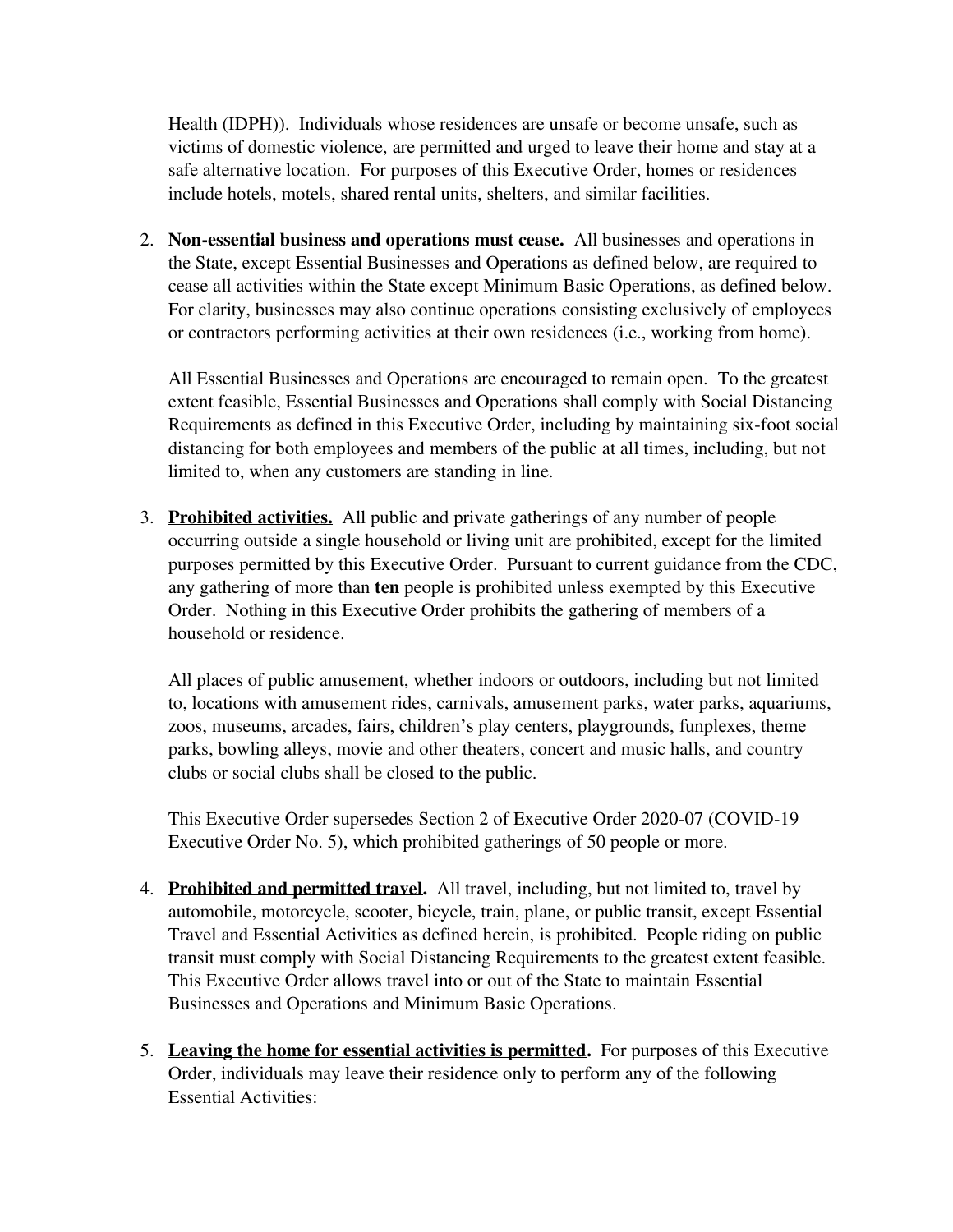- a. **For health and safety.** To engage in activities or perform tasks essential to their health and safety, or to the health and safety of their family or household members (including, but not limited to, pets), such as, by way of example only and without limitation, seeking emergency services, obtaining medical supplies or medication, or visiting a health care professional.
- b. **For necessary supplies and services**. To obtain necessary services or supplies for themselves and their family or household members, or to deliver those services or supplies to others, such as, by way of example only and without limitation, groceries and food, household consumer products, supplies they need to work from home, and products necessary to maintain the safety, sanitation, and essential operation of residences.
- c. **For outdoor activity.** To engage in outdoor activity, provided the individuals comply with Social Distancing Requirements, as defined below, such as, by way of example and without limitation, walking, hiking, running, or biking. Individuals may go to public parks and open outdoor recreation areas. However, playgrounds may increase spread of COVID-19, and therefore shall be closed.
- d. **For certain types of work**. To perform work providing essential products and services at Essential Businesses or Operations (which, as defined below, includes Healthcare and Public Health Operations, Human Services Operations, Essential Governmental Functions, and Essential Infrastructure) or to otherwise carry out activities specifically permitted in this Executive Order, including Minimum Basic Operations.
- e. **To take care of others**. To care for a family member, friend, or pet in another household, and to transport family members, friends, or pets as allowed by this Executive Order.
- 6. **Elderly people and those who are vulnerable as a result of illness should take additional precautions.** People at high risk of severe illness from COVID-19, including elderly people and those who are sick, are urged to stay in their residence to the extent possible except as necessary to seek medical care. Nothing in this Executive Order prevents the Illinois Department of Public Health or local public health departments from issuing and enforcing isolation and quarantine orders pursuant to the Department of Public Health Act, 20 ILCS 2305.
- 7. **Healthcare and Public Health Operations.** For purposes of this Executive Order, individuals may leave their residence to work for or obtain services through Healthcare and Public Health Operations.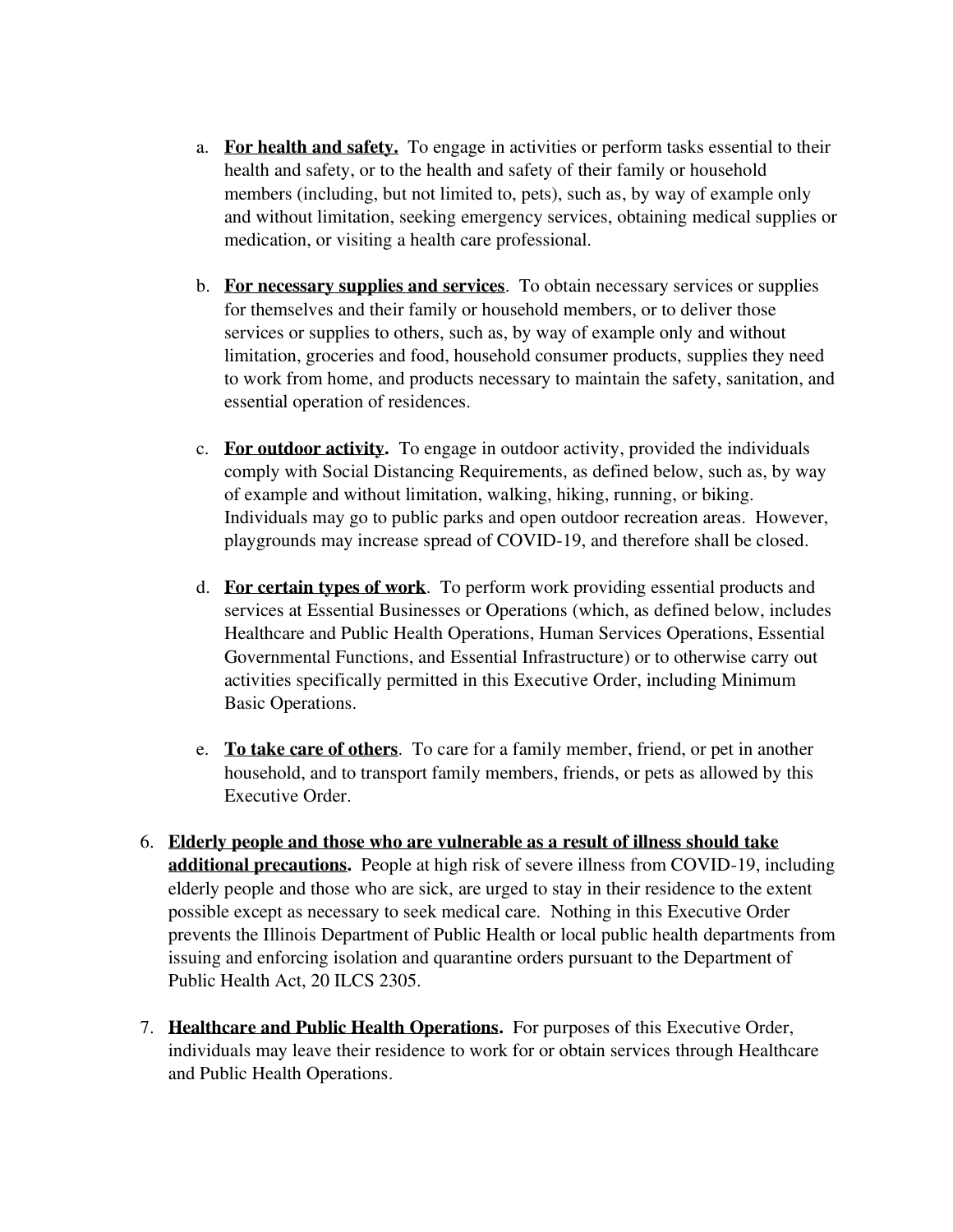Healthcare and Public Health Operations includes, but is not limited to: hospitals; clinics; dental offices; pharmacies; public health entities, including those that compile, model, analyze and communicate public health information; pharmaceutical, pharmacy, medical device and equipment, and biotechnology companies (including operations, research and development, manufacture, and supply chain); organizations collecting blood, platelets, plasma, and other necessary materials; licensed medical cannabis dispensaries and licensed cannabis cultivation centers; reproductive health care providers; eye care centers, including those that sell glasses and contact lenses; home healthcare services providers; mental health and substance use providers; other healthcare facilities and suppliers and providers of any related and/or ancillary healthcare services; and entities that transport and dispose of medical materials and remains.

Specifically included in Healthcare and Public Health Operations are manufacturers, technicians, logistics, and warehouse operators and distributors of medical equipment, personal protective equipment (PPE), medical gases, pharmaceuticals, blood and blood products, vaccines, testing materials, laboratory supplies, cleaning, sanitizing, disinfecting or sterilization supplies, and tissue and paper towel products.

Healthcare and Public Health Operations also includes veterinary care and all healthcare services provided to animals.

Healthcare and Public Health Operations shall be construed broadly to avoid any impacts to the delivery of healthcare, broadly defined. Healthcare and Public Health Operations does not include fitness and exercise gyms, spas, salons, barber shops, tattoo parlors, and similar facilities.

8. **Human Services Operations.** For purposes of this Executive Order, individuals may leave their residence to work for or obtain services at any Human Services Operations, including any provider funded by the Illinois Department of Human Services, Illinois Department of Children and Family Services, or Medicaid that is providing services to the public and including state-operated, institutional, or community-based settings providing human services to the public.

Human Services Operations includes, but is not limited to: long-term care facilities; all entities licensed pursuant to the Child Care Act, 225 ILCS 10, except for day care centers, day care homes, group day care homes, and day care centers licensed as specified in Section 12(s) of this Executive Order; residential settings and shelters for adults, seniors, children, and/or people with developmental disabilities, intellectual disabilities, substance use disorders, and/or mental illness; transitional facilities; home-based settings to provide services to individuals with physical, intellectual, and/or developmental disabilities, seniors, adults, and children; field offices that provide and help to determine eligibility for basic needs including food, cash assistance, medical coverage, child care, vocational services, rehabilitation services; developmental centers; adoption agencies;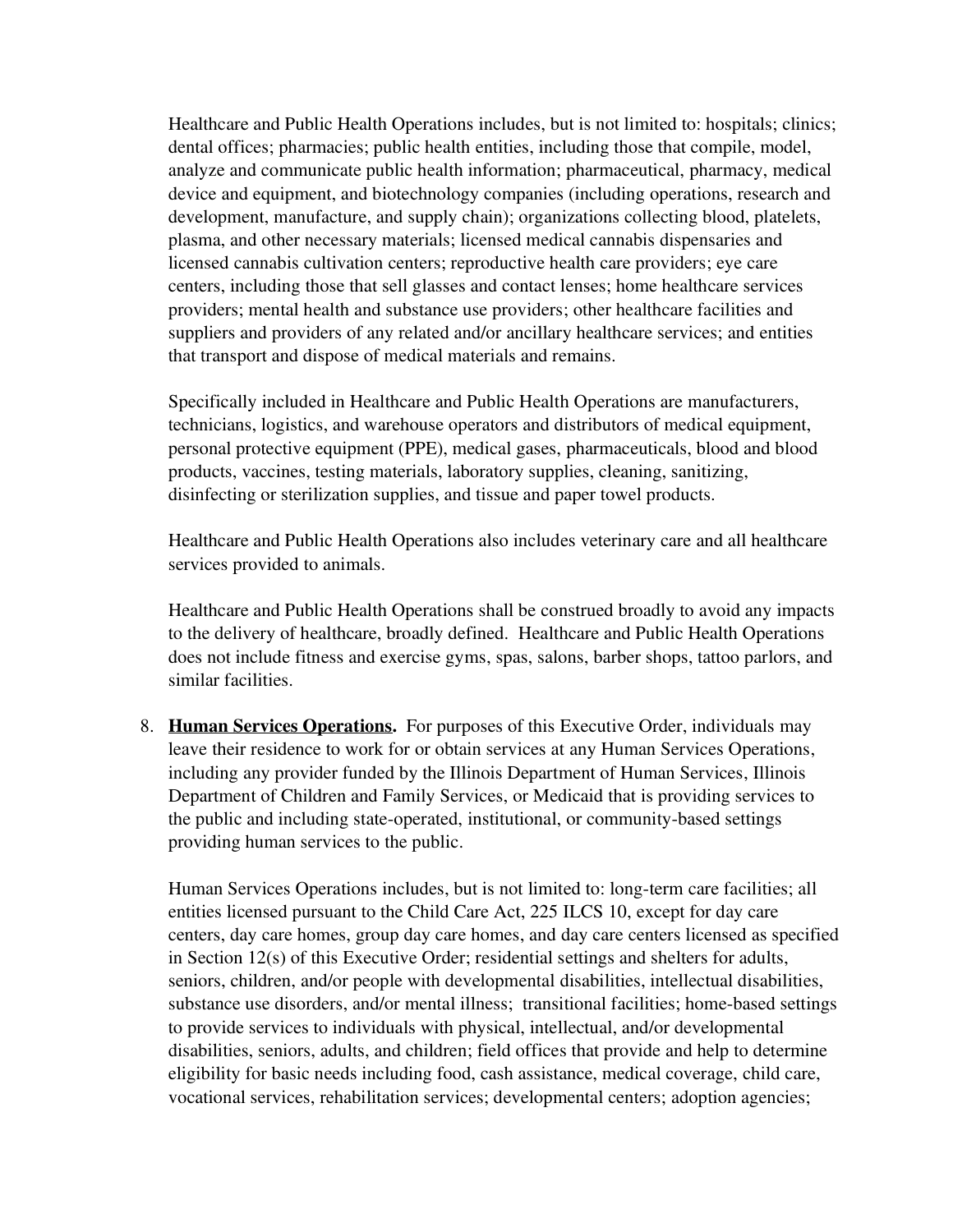businesses that provide food, shelter, and social services, and other necessities of life for economically disadvantaged individuals, individuals with physical, intellectual, and/or developmental disabilities, or otherwise needy individuals**.** 

Human Services Operations shall be construed broadly to avoid any impacts to the delivery of human services, broadly defined.

9. **Essential Infrastructure.** For purposes of this Executive Order, individuals may leave their residence to provide any services or perform any work necessary to offer, provision, operate, maintain and repair Essential Infrastructure.

Essential Infrastructure includes, but is not limited to: food production, distribution, and sale; construction (including, but not limited to, construction required in response to this public health emergency, hospital construction, construction of long-term care facilities, public works construction, and housing construction); building management and maintenance; airport operations; operation and maintenance of utilities, including water, sewer, and gas; electrical (including power generation, distribution, and production of raw materials); distribution centers; oil and biofuel refining; roads, highways, railroads, and public transportation; ports; cybersecurity operations; flood control; solid waste and recycling collection and removal; and internet, video, and telecommunications systems (including the provision of essential global, national, and local infrastructure for computing services, business infrastructure, communications, and web-based services).

Essential Infrastructure shall be construed broadly to avoid any impacts to essential infrastructure, broadly defined.

10. **Essential Governmental Functions.** For purposes of this Executive Order, all first responders, emergency management personnel, emergency dispatchers, court personnel, law enforcement and corrections personnel, hazardous materials responders, child protection and child welfare personnel, housing and shelter personnel, military, and other governmental employees working for or to support Essential Businesses and Operations are categorically exempt from this Executive Order.

Essential Government Functions means all services provided by the State or any municipal, township, county, subdivision or agency of government and needed to ensure the continuing operation of the government agencies or to provide for or support the health, safety and welfare of the public, and including contractors performing Essential Government Functions. Each government body shall determine its Essential Governmental Functions and identify employees and/or contractors necessary to the performance of those functions.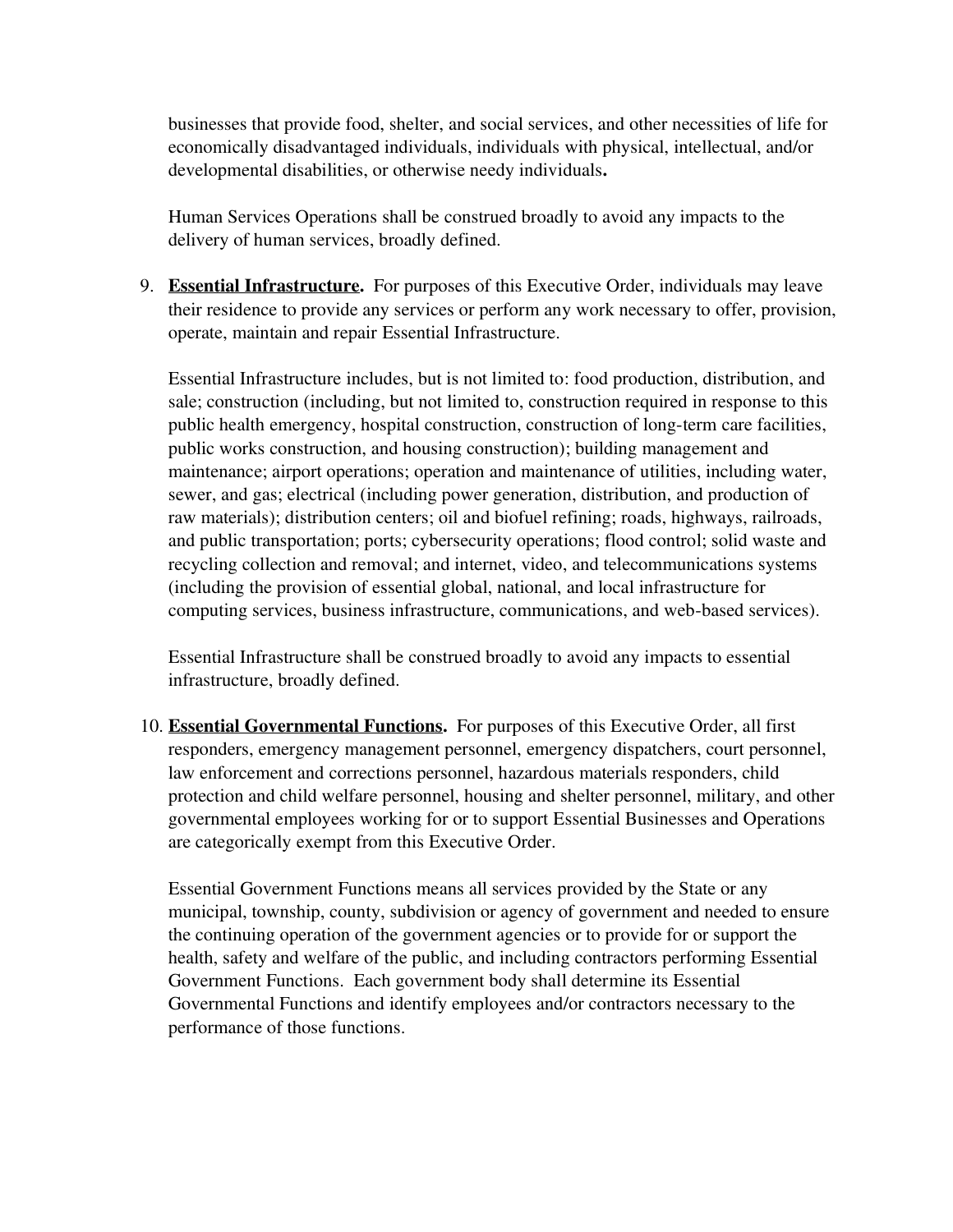This Executive Order does not apply to the United States government. Nothing in this Executive Order shall prohibit any individual from performing or accessing Essential Governmental Functions.

- 11. **Businesses covered by this Executive Order**. For the purposes of this Executive Order, covered businesses include any for-profit, non-profit, or educational entities, regardless of the nature of the service, the function it performs, or its corporate or entity structure.
- 12. **Essential Businesses and Operations**. For the purposes of this Executive Order, Essential Businesses and Operations means Healthcare and Public Health Operations, Human Services Operations, Essential Governmental Functions, and Essential Infrastructure, and the following:<sup>1</sup>
	- a. **Stores that sell groceries and medicine.** Grocery stores, pharmacies, certified farmers' markets, farm and produce stands, supermarkets, convenience stores, and other establishments engaged in the retail sale of groceries, canned food, dry goods, frozen foods, fresh fruits and vegetables, pet supplies, fresh meats, fish, and poultry, alcoholic and non-alcoholic beverages, and any other household consumer products (such as cleaning and personal care products). This includes stores that sell groceries, medicine, including medication not requiring a medical prescription, and also that sell other non-grocery products, and products necessary to maintaining the safety, sanitation, and essential operation of residences and Essential Businesses and Operations;
	- b. **Food, beverage, and cannabis production and agriculture**. Food and beverage manufacturing, production, processing, and cultivation, including farming, livestock, fishing, baking, and other production agriculture, including cultivation, marketing, production, and distribution of animals and goods for consumption; licensed medical and adult use cannabis dispensaries and licensed cannabis cultivation centers; and businesses that provide food, shelter, and other necessities of life for animals, including animal shelters, rescues, shelters, kennels, and adoption facilities;
	- c. **Organizations that provide charitable and social services**. Businesses and religious and secular nonprofit organizations, including food banks, when providing food, shelter, and social services, and other necessities of life for economically disadvantaged or otherwise needy individuals, individuals who need assistance as a result of this emergency, and people with disabilities;

<sup>1</sup> On March 19, 2020, the U.S. Department of Homeland Security, Cybersecurity & Infrastructure Security Agency, issued a *Memorandum on Identification of Essential Critical Infrastructure Workers During COVID-19 Response*. The definition of Essential Businesses and Operations in this Order is meant to encompass the workers identified in that Memorandum.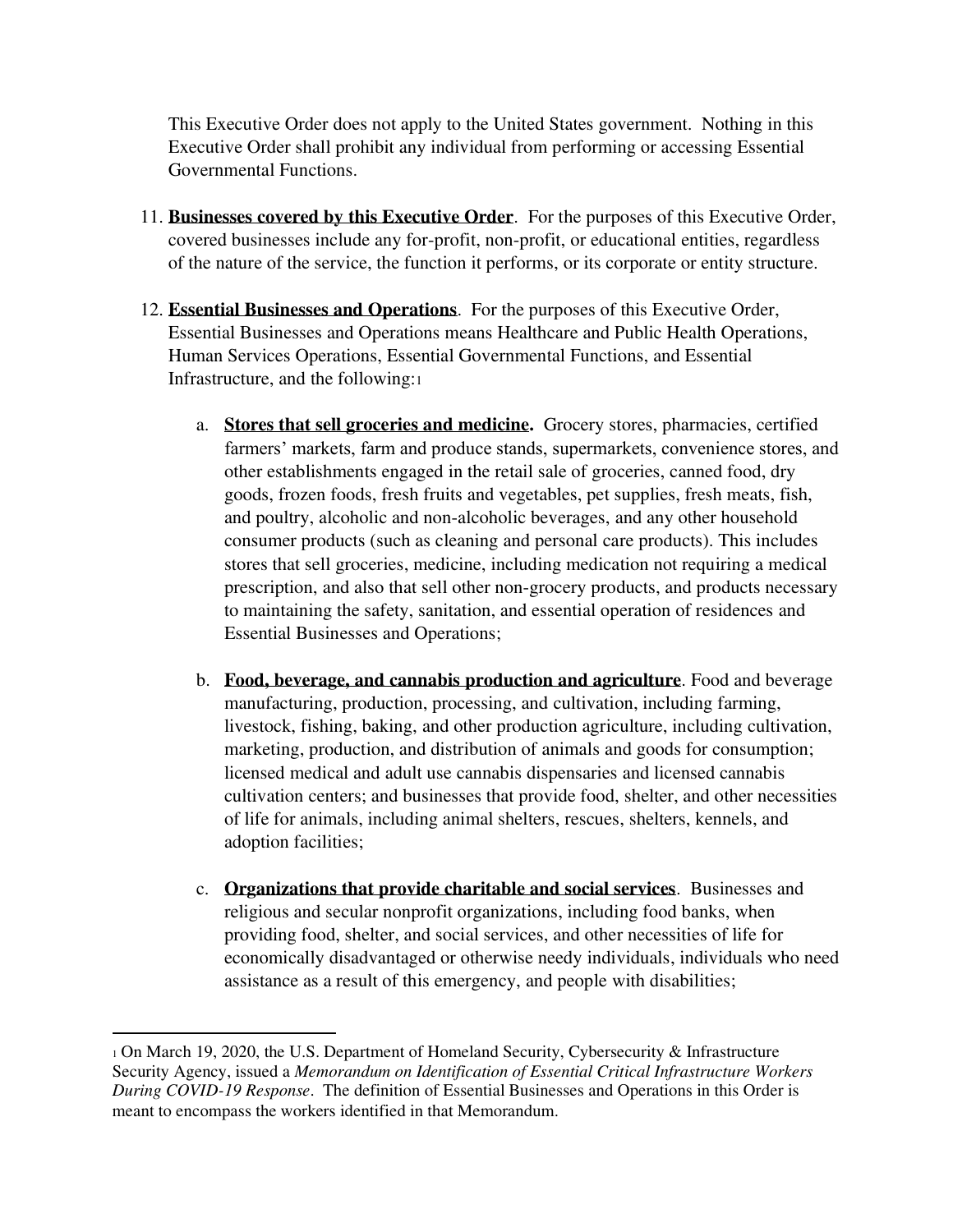- d. **Media**. Newspapers, television, radio, and other media services;
- e. **Gas stations and businesses needed for transportation.** Gas stations and autosupply, auto-repair, and related facilities and bicycle shops and related facilities;
- f. **Financial institutions**. Banks, currency exchanges, consumer lenders, including but not limited, to payday lenders, pawnbrokers, consumer installment lenders and sales finance lenders, credit unions, appraisers, title companies, financial markets, trading and futures exchanges, affiliates of financial institutions, entities that issue bonds, related financial institutions, and institutions selling financial products;
- g. **Hardware and supply stores**. Hardware stores and businesses that sell electrical, plumbing, and heating material;
- h. **Critical trades.** Building and Construction Tradesmen and Tradeswomen, and other trades including but not limited to plumbers, electricians, exterminators, cleaning and janitorial staff for commercial and governmental properties, security staff, operating engineers, HVAC, painting, moving and relocation services, and other service providers who provide services that are necessary to maintaining the safety, sanitation, and essential operation of residences, Essential Activities, and Essential Businesses and Operations;
- i. **Mail, post, shipping, logistics, delivery, and pick-up services**. Post offices and other businesses that provide shipping and delivery services, and businesses that ship or deliver groceries, food, alcoholic and non-alcoholic beverages, goods or services to end users or through commercial channels;
- j. **Educational institutions**. Educational institutions—including public and private pre-K-12 schools, colleges, and universities—for purposes of facilitating distance learning, performing critical research, or performing essential functions, provided that social distancing of six-feet per person is maintained to the greatest extent possible. This Executive Order is consistent with and does not amend or supersede Executive Order 2020-05 (COVID-19 Executive Order No. 3) or Executive Order 2020-06 (COVID-19 Executive Order No. 4) except that affected schools are ordered closed through April 7, 2020;
- k. **Laundry services**. Laundromats, dry cleaners, industrial laundry services, and laundry service providers;
- l. **Restaurants for consumption off-premises.** Restaurants and other facilities that prepare and serve food, but only for consumption off-premises, through such means as in-house delivery, third-party delivery, drive-through, curbside pick-up,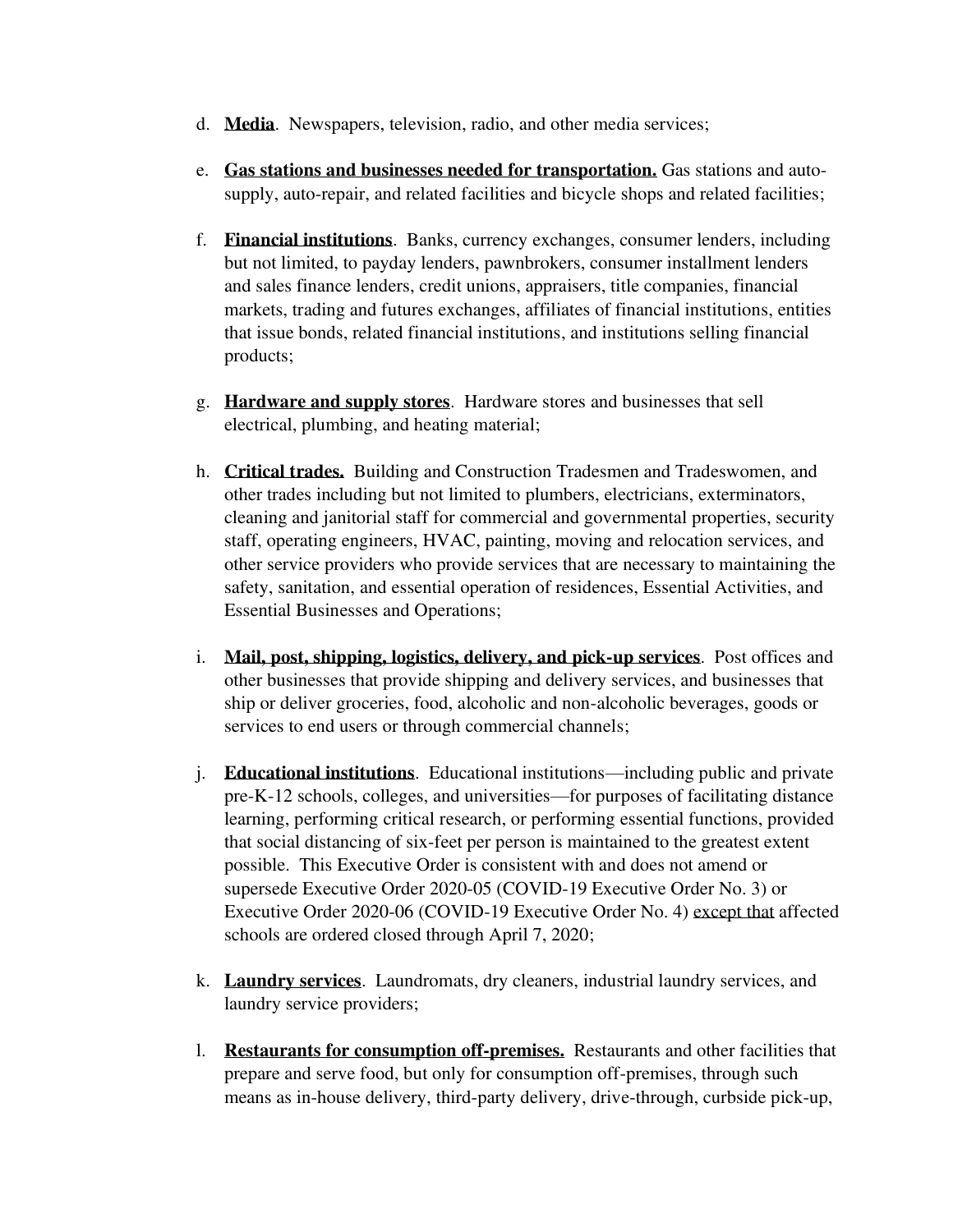and carry-out. Schools and other entities that typically provide food services to students or members of the public may continue to do so under this Executive Order on the condition that the food is provided to students or members of the public on a pick-up and takeaway basis only. Schools and other entities that provide food services under this exemption shall not permit the food to be eaten at the site where it is provided, or at any other gathering site due to the virus's propensity to physically impact surfaces and personal property. This Executive Order is consistent with and does not amend or supersede Section 1 of Executive Order 2020-07 (COVID-19 Executive Order No. 5) except that Section 1 is ordered to be extended through April 7, 2020;

- m. **Supplies to work from home**. Businesses that sell, manufacture, or supply products needed for people to work from home;
- n. **Supplies for Essential Businesses and Operations**. Businesses that sell, manufacture, or supply other Essential Businesses and Operations with the support or materials necessary to operate, including computers, audio and video electronics, household appliances; IT and telecommunication equipment; hardware, paint, flat glass; electrical, plumbing and heating material; sanitary equipment; personal hygiene products; food, food additives, ingredients and components; medical and orthopedic equipment; optics and photography equipment; diagnostics, food and beverages, chemicals, soaps and detergent; and firearm and ammunition suppliers and retailers for purposes of safety and security;
- o. **Transportation.** Airlines, taxis, transportation network providers (such as Uber and Lyft), vehicle rental services, paratransit, and other private, public, and commercial transportation and logistics providers necessary for Essential Activities and other purposes expressly authorized in this Executive Order;
- p. **Home-based care and services**. Home-based care for adults, seniors, children, and/or people with developmental disabilities, intellectual disabilities, substance use disorders, and/or mental illness, including caregivers such as nannies who may travel to the child's home to provide care, and other in-home services including meal delivery;
- q. **Residential facilities and shelters**. Residential facilities and shelters for adults, seniors, children, and/or people with developmental disabilities, intellectual disabilities, substance use disorders, and/or mental illness;
- r. **Professional services**. Professional services, such as legal services, accounting services, insurance services, real estate services (including appraisal and title services);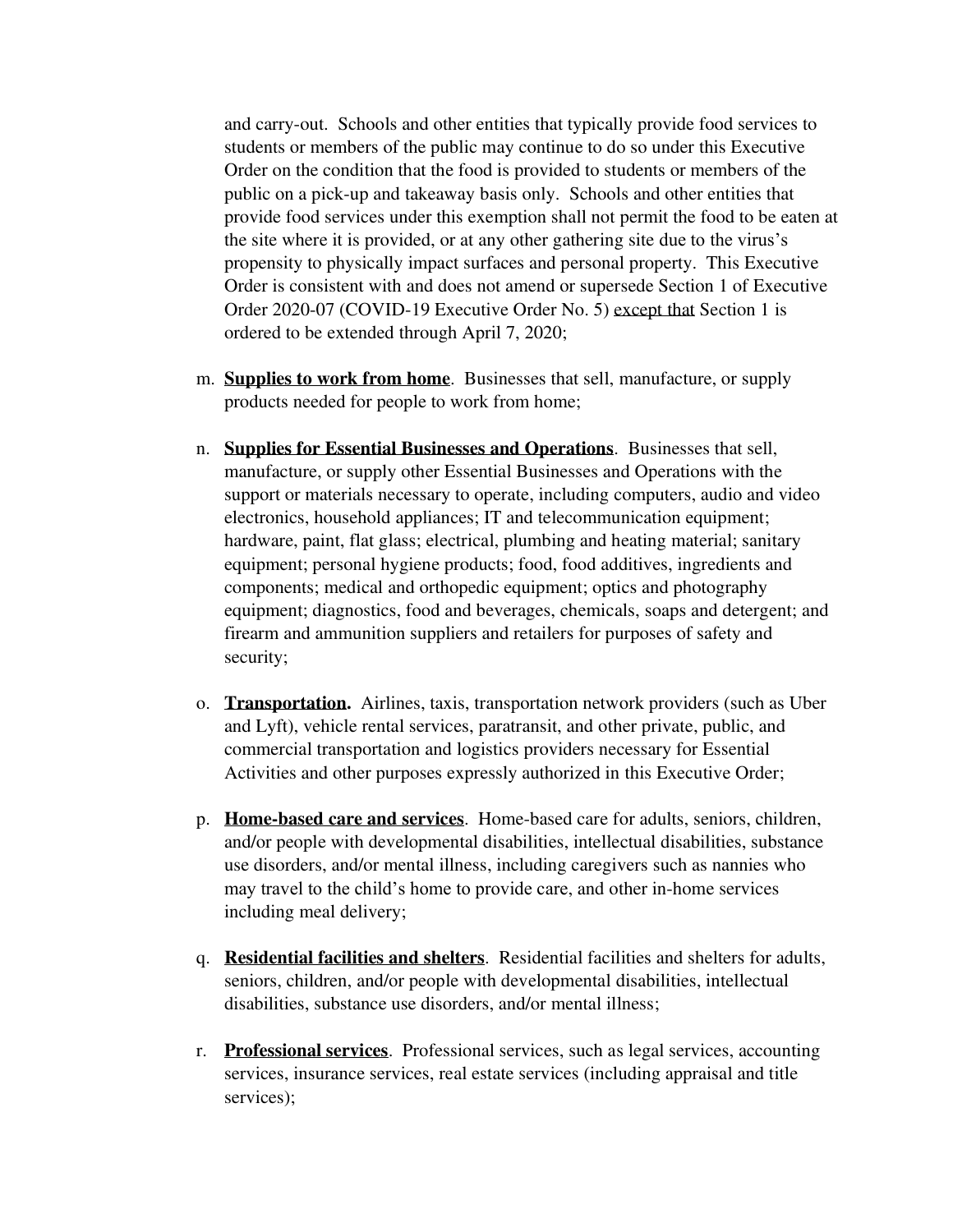- s. **Day care centers for employees exempted by this Executive Order**. Day care centers granted an emergency license pursuant to Title 89, Section 407.400 of the Illinois Administrative Code, governing Emergency Day Care Programs for children of employees exempted by this Executive Order to work as permitted. The licensing requirements for day care homes pursuant to Section 4 of the Child Care Act, 225 ILCS 10/4, are hereby suspended for family homes that receive up to 6 children for the duration of the Gubernatorial Disaster Proclamation.
- t. **Manufacture, distribution, and supply chain for critical products and industries**. Manufacturing companies, distributors, and supply chain companies producing and supplying essential products and services in and for industries such as pharmaceutical, technology, biotechnology, healthcare, chemicals and sanitization, waste pickup and disposal, agriculture, food and beverage, transportation, energy, steel and steel products, petroleum and fuel, mining, construction, national defense, communications, as well as products used by other Essential Businesses and Operations.
- u. **Critical labor union functions**. Labor Union essential activities including the administration of health and welfare funds and personnel checking on the wellbeing and safety of members providing services in Essential Businesses and Operations – provided that these checks should be done by telephone or remotely where possible.
- v. **Hotels and motels**. Hotels and motels, to the extent used for lodging and delivery or carry-out food services.
- w. **Funeral services**. Funeral, mortuary, cremation, burial, cemetery, and related services.
- 13. **Minimum Basic Operations**. For the purposes of this Executive Order, Minimum Basic Operations include the following, provided that employees comply with Social Distancing Requirements, to the extent possible, while carrying out such operations:
	- a. The minimum necessary activities to maintain the value of the business's inventory, preserve the condition of the business's physical plant and equipment, ensure security, process payroll and employee benefits, or for related functions.
	- b. The minimum necessary activities to facilitate employees of the business being able to continue to work remotely from their residences.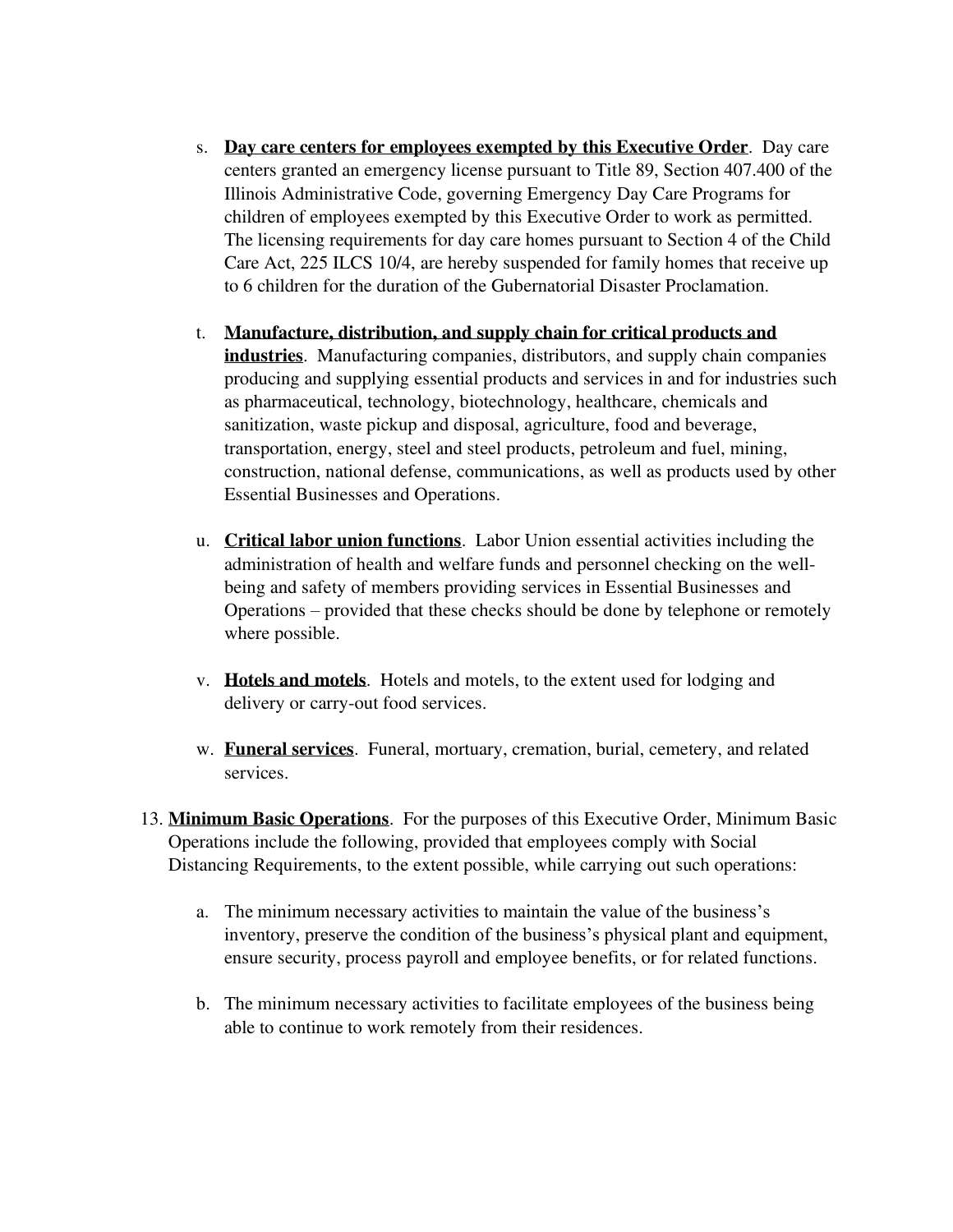- 14. **Essential Travel.** For the purposes of this Executive Order, Essential Travel includes travel for any of the following purposes. Individuals engaged in any Essential Travel must comply with all Social Distancing Requirements as defined in this Section.
	- a. Any travel related to the provision of or access to Essential Activities, Essential Governmental Functions, Essential Businesses and Operations, or Minimum Basic Operations.
	- b. Travel to care for elderly, minors, dependents, persons with disabilities, or other vulnerable persons.
	- c. Travel to or from educational institutions for purposes of receiving materials for distance learning, for receiving meals, and any other related services.
	- d. Travel to return to a place of residence from outside the jurisdiction.
	- e. Travel required by law enforcement or court order, including to transport children pursuant to a custody agreement.
	- f. Travel required for non-residents to return to their place of residence outside the State. Individuals are strongly encouraged to verify that their transportation out of the State remains available and functional prior to commencing such travel.
- 15. **Social Distancing Requirements**. For purposes of this Executive Order, Social Distancing Requirements includes maintaining at least six-foot social distancing from other individuals, washing hands with soap and water for at least twenty seconds as frequently as possible or using hand sanitizer, covering coughs or sneezes (into the sleeve or elbow, not hands), regularly cleaning high-touch surfaces, and not shaking hands.
	- a. **Required measures.** Essential Businesses and Operations and businesses engaged in Minimum Basic Operations must take proactive measures to ensure compliance with Social Distancing Requirements, including where possible:
		- i. **Designate six-foot distances**. Designating with signage, tape, or by other means six-foot spacing for employees and customers in line to maintain appropriate distance;
		- ii. **Hand sanitizer and sanitizing products.** Having hand sanitizer and sanitizing products readily available for employees and customers;
		- iii. **Separate operating hours for vulnerable populations**. Implementing separate operating hours for elderly and vulnerable customers; and